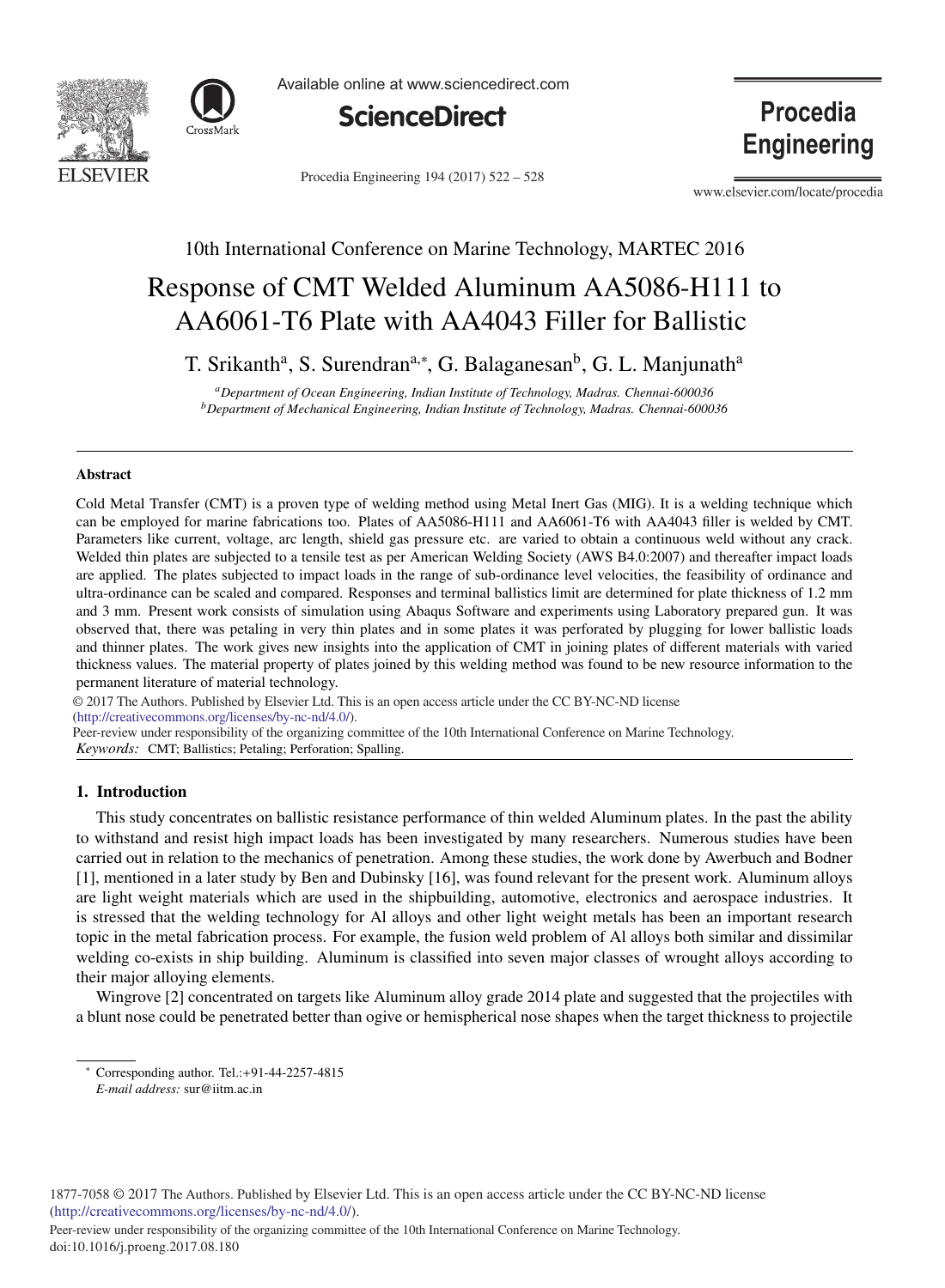length-diameter ratio was less than one . Recht and Ipson [3] worked on blunt projectiles which penetrated the moderate thickness targets more efficiently than conical projectiles . Corran et al. [4] investigated on aluminum and steel plates and found out the effect of projectile nose shapes of blunt and cylindric-conical projectiles of dimension 12.5 mm diameter, mass about 15-100g, with impact velocity ranging from 50-150 m/s and reported that critical impact energy was dependent on projectile nose radius. The authors also found that failure mode changed to tensile stretching with shear plugging . Camacho and Ortiz [5] relied upon Finite Element Method (FEM) for simulation of projectile impact. The authors tried to eliminate the meshing distortion with adaptive meshing and also paid attention to contact evolving problems. There was good agreement with the experimental and simulation results on the impact of aluminum plates by conical nosed projectiles .Gupta et al.[6,7] had studied Aluminum alloy of thin plates with different noses and thicknesses . Jones and Paik [8] had relied upon experimental and empirical response of impact studies using thin Aluminum alloy plates . Brvik et al. [9–12] performed numerous studies on different projectile noses and concluded that implementation of adaptive meshing, would improve the numerical results significantly . Experimental and simulation studies of the deformation behavior of such plates of various ballistic velocities and thicknesses, when impacted by the hemispherical nosed projectile, are presented in this paper. FEM simulation for the present problem was carried out using ABAQUS. The ballistic limit velocities, as well as residual velocities of the projectiles, were obtained using the post-processing module. The values of residual velocities from prediction were compared with the experiments and found to be a good correlation between them. The predicted failure mechanism of the targets was also found in agreement with that in experiments. The class of AA5xxx is Aluminum-Magnesium alloys, the class of AA6xxx is Aluminum-Silicon-Magnesium and AA4xxx is Aluminum -Silicon. AA5xxx and AA6xxx were plates and the AA4xxx is mostly used filler for metallurgical and chemical composition needs in the weld. The commercial use of AA5xxx & AA6xxx plates is superstructures in ships and hulls, superstructures and offshore structures are subjected serious welding issues like cracking, porosity, inclusions etc. Welding of AA5086- H111 to AA6061-T6 can reduce the burden in the manufacture of intricate shape of casting component of the hull structural parts and also improve the strength and the flexibility in design. This saves time in production and also the cost of the manufactured component.

| <b>Nomenclature</b>    |                                                 |  |  |  |
|------------------------|-------------------------------------------------|--|--|--|
| A                      | <b>Yield Stress</b>                             |  |  |  |
| B                      | <b>Strain Hardening Factor</b>                  |  |  |  |
| $\mathsf{C}$           | Dimensionless strain rate hardening coefficient |  |  |  |
| Ε                      | Young's Modulus                                 |  |  |  |
| $m \& n$               | Power Exponents in 1                            |  |  |  |
| P                      | <b>Mean Stress</b>                              |  |  |  |
| T                      | <b>Test Temperature</b>                         |  |  |  |
| $\alpha$               | Thermal diffusivity                             |  |  |  |
| $\rho$                 | Density                                         |  |  |  |
| $\mathcal V$           | Poison's Ratio                                  |  |  |  |
| $T_r$                  | Room Temperature                                |  |  |  |
| $T_{\rm m}$            | <b>Melting Temperature</b>                      |  |  |  |
| $\epsilon$             | <b>Strain Rate</b>                              |  |  |  |
| $\epsilon^*$           | <b>Plastic Strain</b>                           |  |  |  |
| $\epsilon_{\text{eq}}$ | <b>Equivalent Strain</b>                        |  |  |  |
| $\epsilon_{eq}$        | Equivalent Strain rate                          |  |  |  |
| $\sigma_{\rm eq}$      | <b>Equivalent Stress</b>                        |  |  |  |
| $D_1$ to $D_5$         | <b>Material Parameters</b>                      |  |  |  |
|                        |                                                 |  |  |  |

## *1.1. Laboratory setup*

Experiments were done initially by preparing the samples through the CMT welding as shown in appendix Fig 1 AA5086-H111 grade Aluminium is welded to the AA6061-T6 grade plate with the AA4043 filler, a right match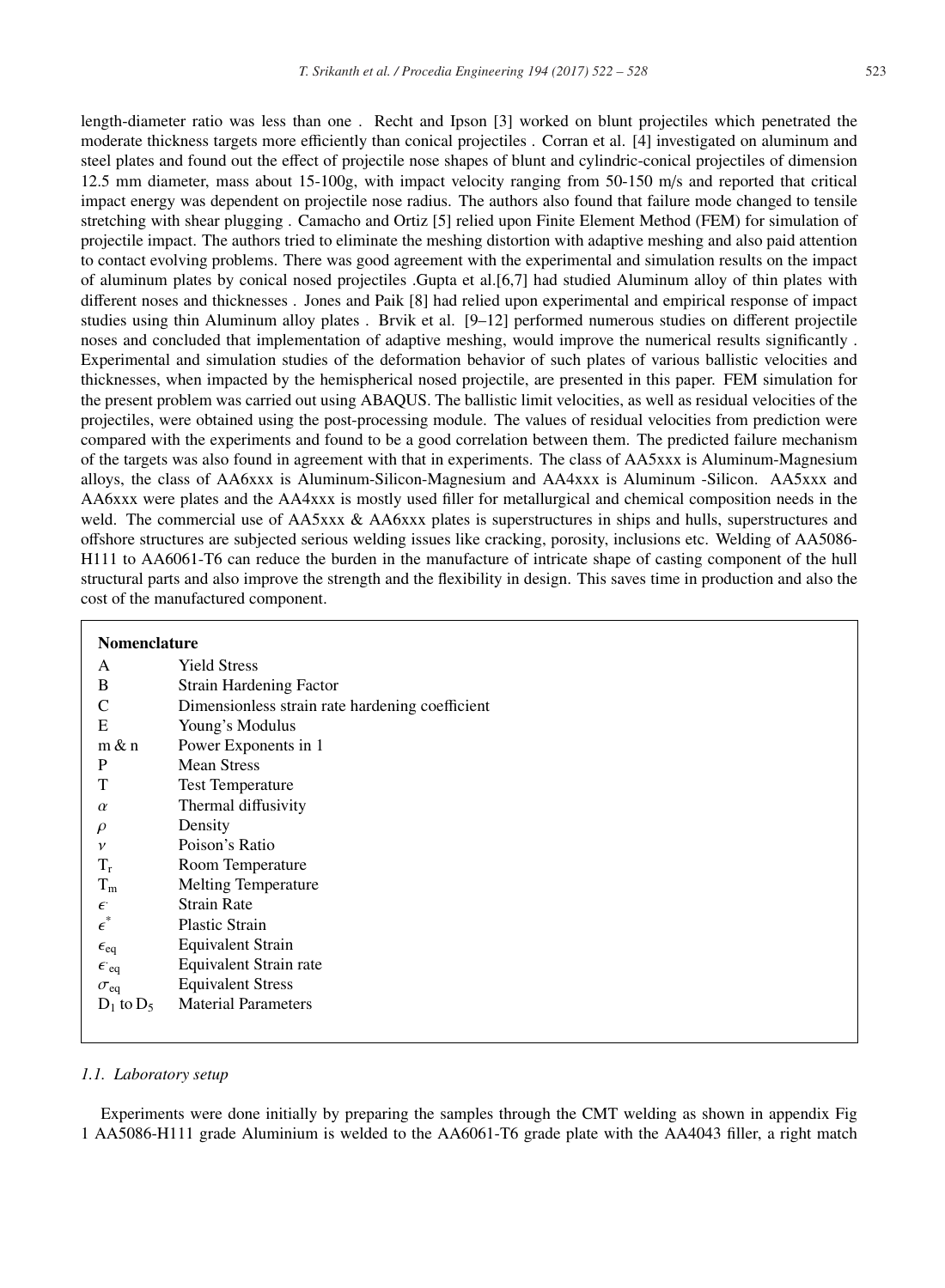for metallurgical compatibility. Here, the weld is prevented from the cold crack, pores, distortions, inclusions and other welding defects. Therefore, the samples were machined and cleaned by buffing operation with eight hole fixture diameter of 10 mm. Extra samples were made for inventory purposes and the test is carried out with the laboratory prepared gun. The target specimens were prepared with dimensions of 150X150 (all dimensions are in mm) and the



Fig. 1: Layout of weld for joining two dissimilar aluminium grade materials

projectiles were of 9 mm diameter and length of 14mm respectively. The experiments were performed with a gas gun test setup which is shown in appendix Fig 3. Air pressure in the chamber was varied to get different velocities. Plates of required size were clamped at the edges and were subjected to impact by a hemispherical projectile.

Events of each experiment were recorded with high-speed camera Phantom V 1.2 version camera, data acquisition of initial and final velocities were obtained from the recorded video files once the experiments were completed

## *1.2. Experimental procedures*

AA5086-H111, AA6061 & AA4043 grades were used after studying the composition of the weld. It was observed that the amount of magnesium and silicon in weld was higher than 2-3.8% weight, the limit that could be retained in solid solution for corrosive resistance, which resulted in the development of the special temper H111. The experimental program involved about 4 laps joint tensile test specimens taken based on a monthly basis which was dipped in the laboratory prepared a marine solution. The results were then used to calibrate modified version of the constitutive equation of Johnson and Cook model. During the test, there was compression of the material normal in the direction of the projectile path. The tests were carried out with a thickness of a 1.2 mm and 3 mm thick plate with hemispherical projectiles. Hemispherical-nose steel projectiles with nominal length, mass, diameter and hardness of 14 mm, 7.1-7.3g, 9.0 mm and HRC 58-60 respectively were used. The experiments were done with compressed gas gun described in Fig 2. The target plates, of dimensions 150X150 mm and thickness of 1.2 mm and 3 mm, were then clamped in a rigid square frame by 8 numbers of pre-stressed M10 bolts. Except for the initial velocity of the projectile and the target thickness, the boundary conditions were same in all experiments. Mechanism of penetration and perforation was identified with high-speed camera. It is observed that some targets were failed due to ductile hole growth, without any plug separation, and some targets were failed by plugging at high ballistic velocities. Based on the experimental results, velocity curves for impact and residual velocities were plotted and the limit for the ballistic velocity of each target was arrived at. Results are plotted and shown in Fig. 5. The target thickness limitation study proved that, If the target thickness is more than double, say from 1.2 mm and 3 mm, the resistance in perforation was increased drastically. Perforated target plates subjected to impact velocities were found to be within ballistic limits. It is shown in Fig. 4(a), 4(c) and 4(e) are based on the simulation and analysis. The deformation decreases globally and as the target thickness increases and penetration channel in the bulge direction are also on the rise.

However, the deformation in global of these targets was seen in moderate level. The cavity is almost cylindrical, smooth in all tests. Material anisotropy effect on the failure mode was observed due to change in metallurgical compositions in the weld. Petals in very small size on the back side of the plate is found in certain tests but are not found to be responsible for energy dissipation during the tests. Thus, mechanism of ductile hole growth was almost predominant in the modes of failure. During perforation, the material is pushed towards lateral side in the bulges.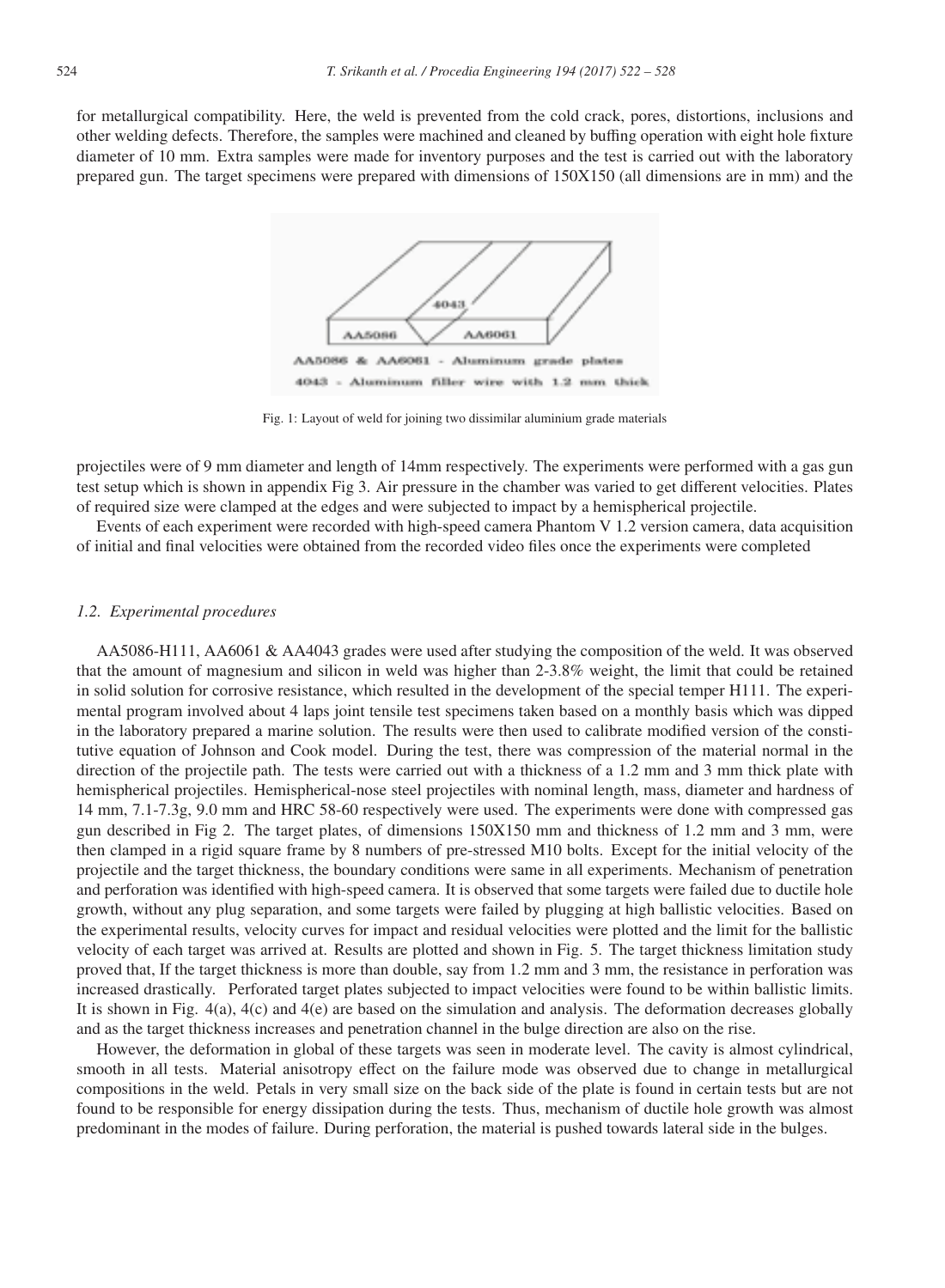

Fig. 2: Layout of welding setup comprises of 1.Digitally controlled MIG/MAG, 2.Power Source, 3.Cooling Unit 4.Robot Control 5.Wire feeder 6.CMT welding torch 7.Wire Buffer



Fig. 3: Layout of laboratory ballistic gun setup comprises of 1.Laser diode, 2.Barrel, 3.Projectile loading point 4.Chamber, 5.Actutor to open the barrel 6.NI data acquisition system

#### 2. Computer Simulations

The simulation is carried using non-linear problem in Abaqus software. The target was designed using slightly modified versions of Johnson-cook model [15] (Johnson and Cook and Von Mises stress are also expressed in BØrvik et al., [14]

$$
\sigma_{eq} = (A + B\epsilon_{eq}^n)(1 + C\ln(\frac{\epsilon}{\epsilon})((1 - \frac{T - T_r}{T_m - T_m})^m)
$$
\n(1)

where material constants like A, B, C, n and m determined from tests. The strain rate is considered as per stated in B∅rvik [11]. The increase in temperature under the adiabatic condition and the JC model is implemented in Abaqus as per Johnson and Cook by considering strain rate, temperature, and plastic strain.

$$
\epsilon_f = (D_1 + D_2 e^{D_3(\frac{P}{\sigma_{eq}})})(1 + D_4 \ln(\frac{\epsilon}{\epsilon_{eq}}))((1 - D_5 \frac{T - T_r}{T_m - T_m})^m)
$$
\n(2)

The criterion is based on many variables and critical parameters. Element erosion is set to zero when a stress component in the element reaches the damage criteria.

## 3. Material constants

The terms for hardening JC model as per  $Eq.(1)$  to the fracture model as per  $Eq.(2)$  are taken into considerations to have possible fit, the material constants for JC model are given in Table 1, The comparison of power law to stressstrain found to be in good agreement for welded aluminum plates with 1.2 mm and 3 mm plates. The weld exhibits Dynamic Strain Aging (DSA) (causing negative strain rate sensitivity) room temperature and lower strain rates, which cannot be taken for the JC model. Strain rate sensitivity in negative is neglected, a mean value of C was chosen for fit to all the data. Here, only data giving strain rate sensitivity for positive values was used in the model.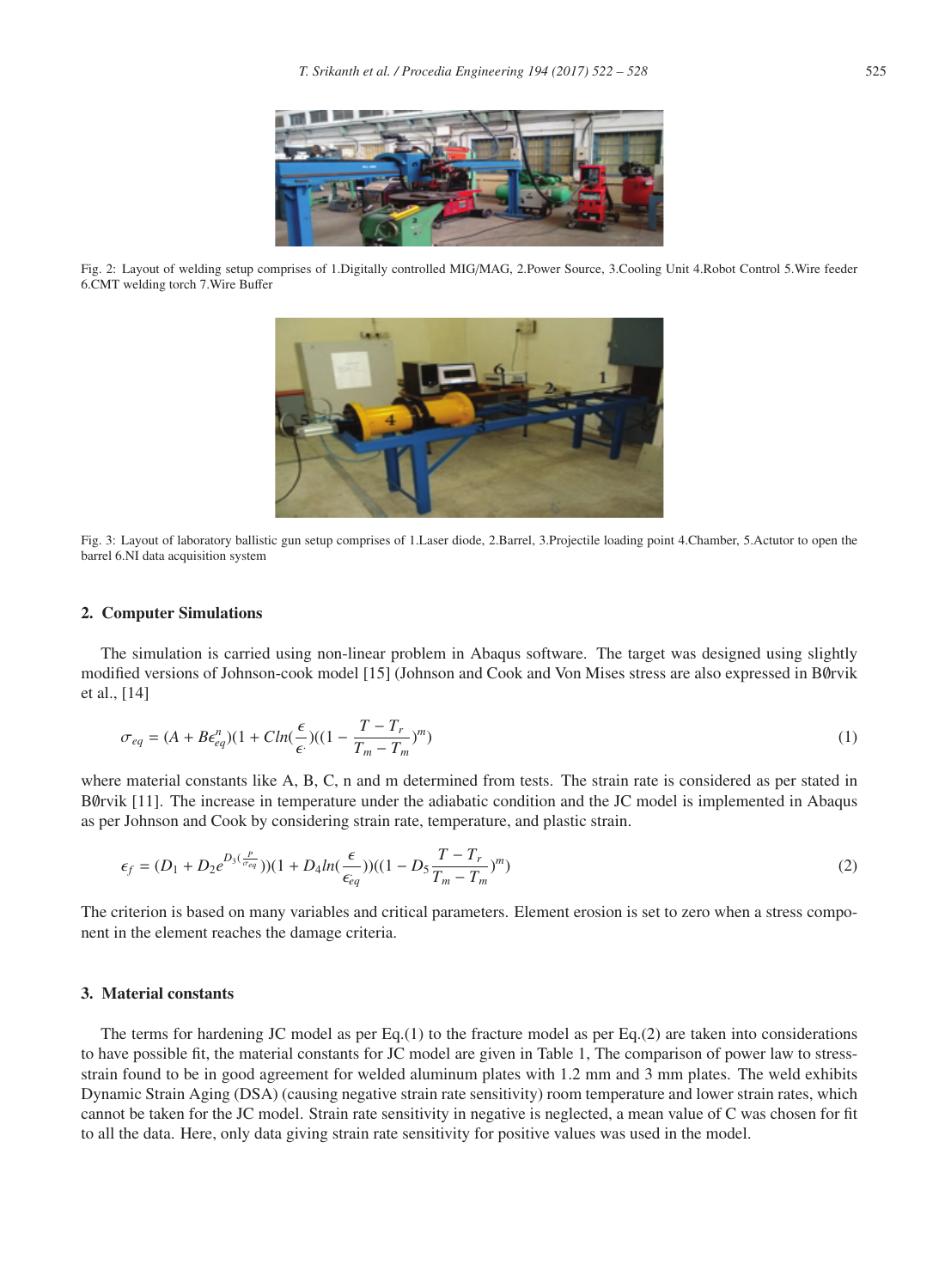Table 1: Johnson Cook strength model parameters for Weld AA 5086-H111 to 6061-T6 with AA 4043 required for computer simulations

| A(N/mm <sup>2</sup> ) | $B(N/mm^2)$ |       | m     | n    |
|-----------------------|-------------|-------|-------|------|
| 324.1                 | 113.8       | 0.008 | 0.859 | J.42 |

Table 2: Damage Johnson Cook law parameters for the equation

| $D_1$ |       |          | $\mathbf{D_4}$ | $\mathbf{D}_5$ |
|-------|-------|----------|----------------|----------------|
| 0.071 | 1.248 | $-1.142$ | 0.147          |                |



Fig. 4: Complete perforation of Hemispherical bullet on Al plate of 1.2 mm thick Model (a) Velocity =100m/s; (b) Velocity ≈ 96m/s; (c) Velocity =110m/s; (d) Velocity  $\approx$ 109m/s; (e) Velocity = 120 m/s; (f) Velocity  $\approx$  124m/s

### 4. Results & Discussions

Results were presented for perforation on rigid hemispherical nose projectiles that penetrate into 5086-H111 welded to 6061-T6 with 4043 filler aluminum plates. The target thickness is assumed as elastic as well as plastic, where the plastic region is considered as incompressible.

This perforation predicts clearly the dominant problem in experimental and simulation studies on velocity, thickness, and other parameters. Model predictions as per Fig. 7 and also shows for correction factor for target inertia with an increase of plate thickness.

As stated in the experimental section, the intention of major approximations was to develop these perforation equations. The solutions in the equation of perforation are in reasonable agreement with six data sets for 3 mm plate and 9 data sets for 1.2 mm plate, but the prediction accuracy beyond the range of these data sets was not experimentally tested due to resource limitations in the lab. JC model taken into consideration in the present study for the thin plates the petaling and plugging effect is observed in the weld.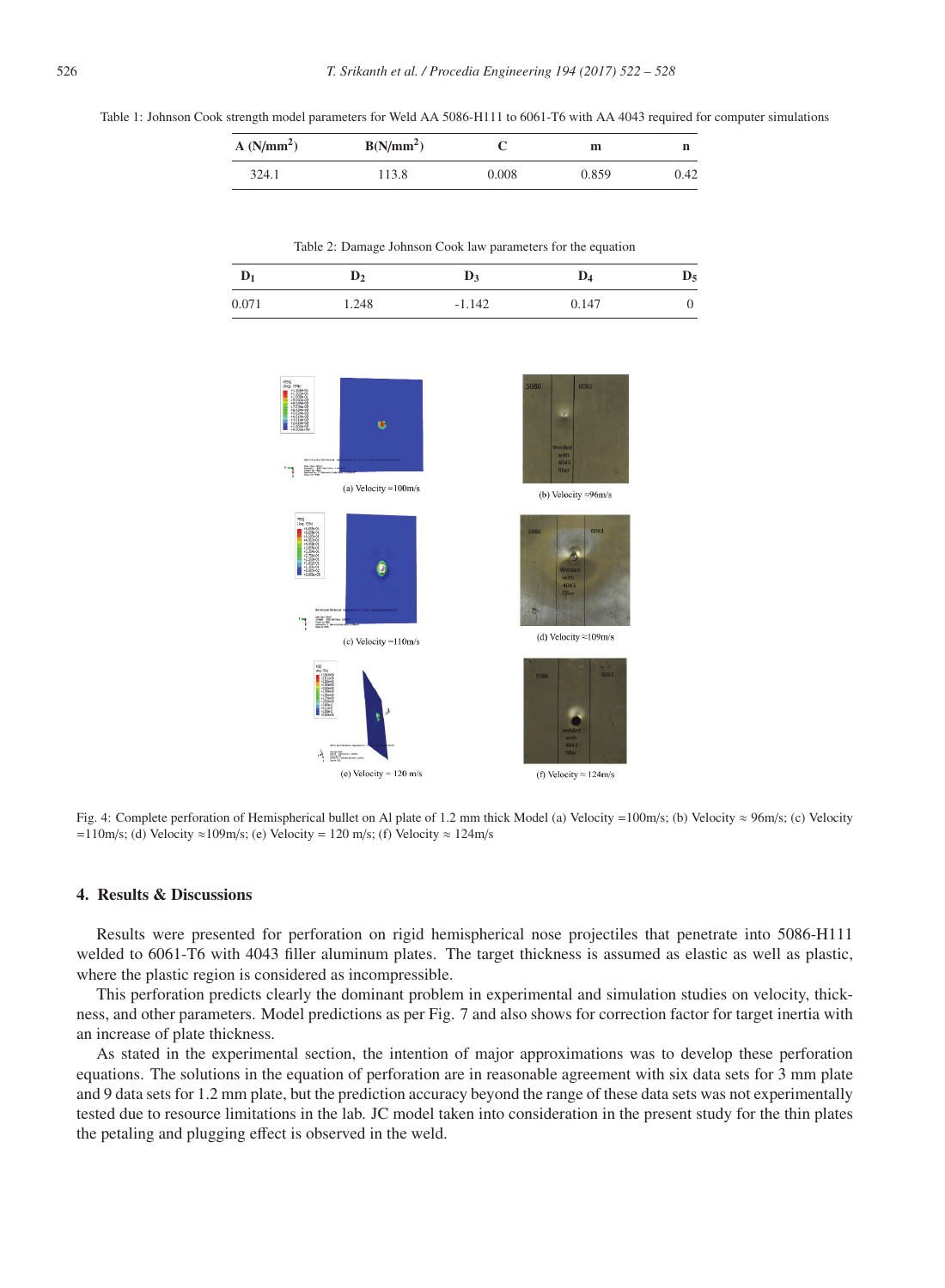Plugging is due to dynamic strain aging resulted in some cases, whereas in some cases it failed by the petaling effect almost all the specimens. It is understood from the Fig. 4(d) that the projectile got repelled for lower velocities approximately 90 m/s for 1.2 mm plates and 109 m/s for 3 mm plates. The second order curve fit is predicted using the python code, and leads to an analytical value of ballistic limits for the 1.2 mm thick plate is 87 m/s and 105 m/s for 3 mm thick plate respectively. One data set event of test is captured and presented in the Fig. 2 using Interpolation method.



Fig. 5: Ballistic test results conducted on 1.2 mm and 3 mm CMT welded aluminum plates with python coding

#### 5. Conclusions

The materials tests show that the welded AA5086-H111 to AA6061-T6 plates with AA4043 filler are anisotropic in flow stress, plastic flow, and ductility (or strain to fracture). Weld AA5086-H111 to AA6061-T6 plates with AA4043 filler alloy in the current study from a metallurgical perspective, shows that the strain aging and dynamic strain aging has made the material lead to plugging effect in some plates. The remaining plates are responded to petaling effect. The experimental results reveal that thin plate 1.2 mm with projectile traveling at low or moderate impact velocities require the smallest impact energy, but with hemi, spherically-tipped projectiles require the greatest energy to perforate aluminum alloy plating. This observation is reflected in the significant attention which has been given by the research community in developing empirical equations for the perforation of plating by increasing the thickness. The welded plates discussed in this paper is applicable to marine conditions for ballistic-limit as specified in the ranges for 1.2 mm and 3 mm thin walled structures. It is possible to perform the ballistic test experiments for plates with higher thickness using CMT, which will give further insights into the relevance of such technology in fabrication techniques.

#### Acknowledgments

The authors express their gratitude towards Central Workshop at IIT Madras & Impact Test lab at Aerospace Department, IIT Madras for the facility and their consistent support.

## References

- [1] Awerbuch J, Bodner SR. Analysis of the mechanics of perforation of projectiles in metallic plates. International Journal of Solids and Structures. 1974;10:671-84.
- [2] Wingrove AL. The influence of projectile geometry on adiabatic shear and target failure. Metallurgical Transactions. 1973;4:1829-33.
- [3] Recht RF, Ipson TW. Ballistic Perforation Dynamics. Journal of Applied Mechanics. 1963;30:384-90.
- [4] Corran RSJ, Shadbolt PJ, Ruiz C. Impact loading of plates ? An experimental investigation. International Journal of Impact Engineering. 1983;1:3-22.
- [5] Camacho GT, Ortiz M. Adaptive Lagrangian modelling of ballistic penetration of metallic targets. Computer Methods in Applied Mechanics and Engineering. 1997;142:269-301.